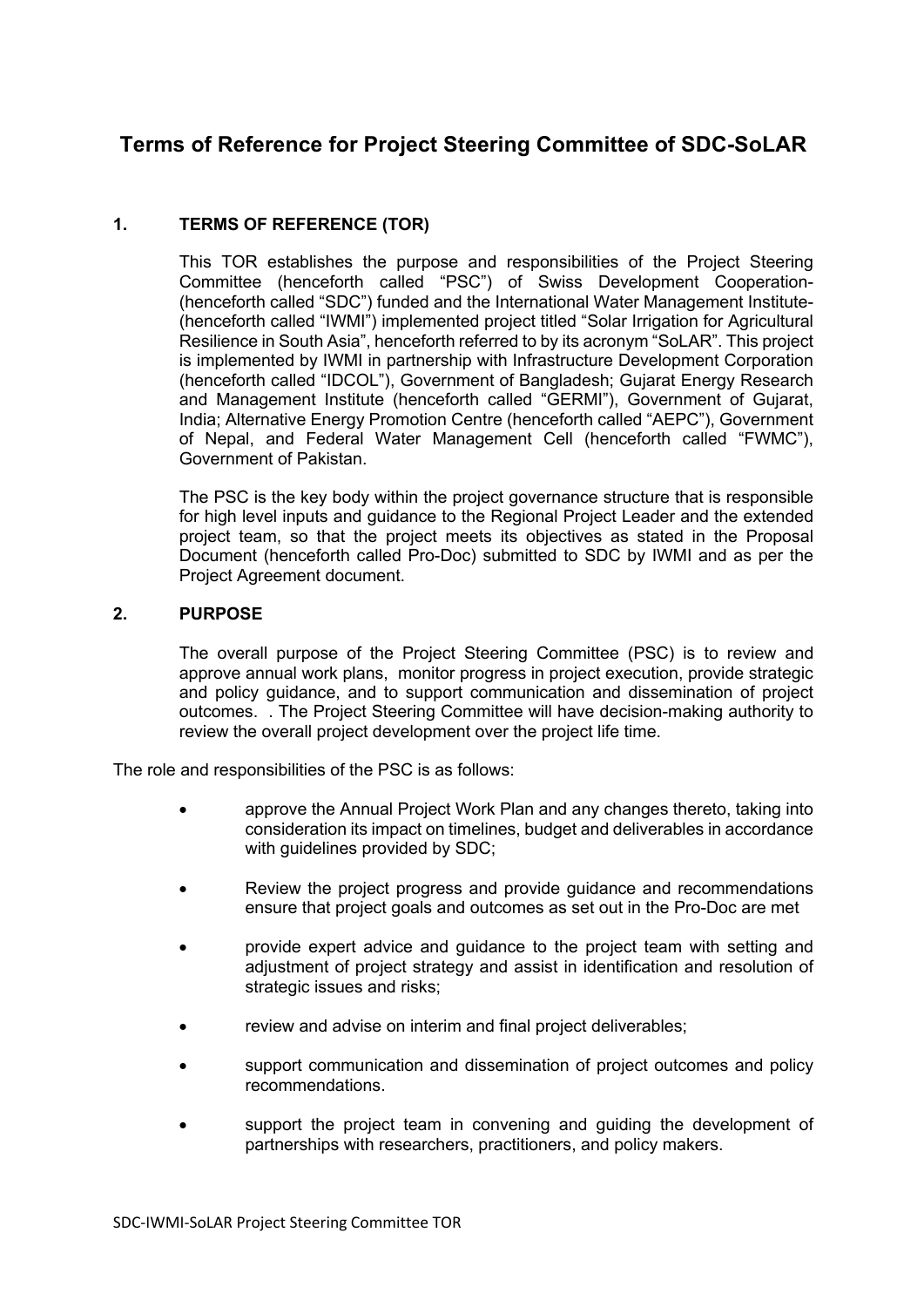- provide strategic direction and inform the implementation of the project to achieve the utilisation plan objectives (including plans for publications)
- provide advice to the Regional Project Leader on project outcomes, activities and deliverables;
- address any issue that has major implications for the project;
- provide advice and assist in the communication and promotion of the project and its related outcomes to the sector;
- assist with development of links between the project and other relevant sectoral networks;
- actively participate in meetings through attendance, discussion, and review of minutes, papers and other PSC papers;
- make recommendations for the development of related project materials and documentation;
- ensure the project close out procedure is completed and signed off by the Project Steering Committee.

#### **3. MEMBERSHIP**

- 3.1 The Project Steering Committee shall consist of six (6) regular members and five (5) coopted members.
- 3.2 The regular members of PSC will be:
	- a) Head, SDC, Chair
	- b) Deputy Director General, IWMI Co-Chair
	- c) Regional Project Leader, IWMI Member Secretary
	- d) SDC Project Manager
	- e) Country Representative, IWMI India
	- f) Special Advisor to the Project (to be invited)

3.3 The co-opted members of PSC will be:

- a) Representative, International Solar Alliance, ISA
- b) Representative, IDCOL, Bangladesh
- c) Representative, GERMI, Gujarat, India
- d) Representative, AEPC, Nepal
- e) Representative, FWMC, Pakistan

### **4. MEETINGS AND PROCEDURES**

4.1 The PSC will meet twice a year (once remotely, once during the yearly face to face meeting of all project personnel) and discuss project progress, approve project annual work plan and provide advice on course correction, if needed. The co-opted members will meet once, during the face to face meeting of the PSC, and their feedback will be sought on country components.